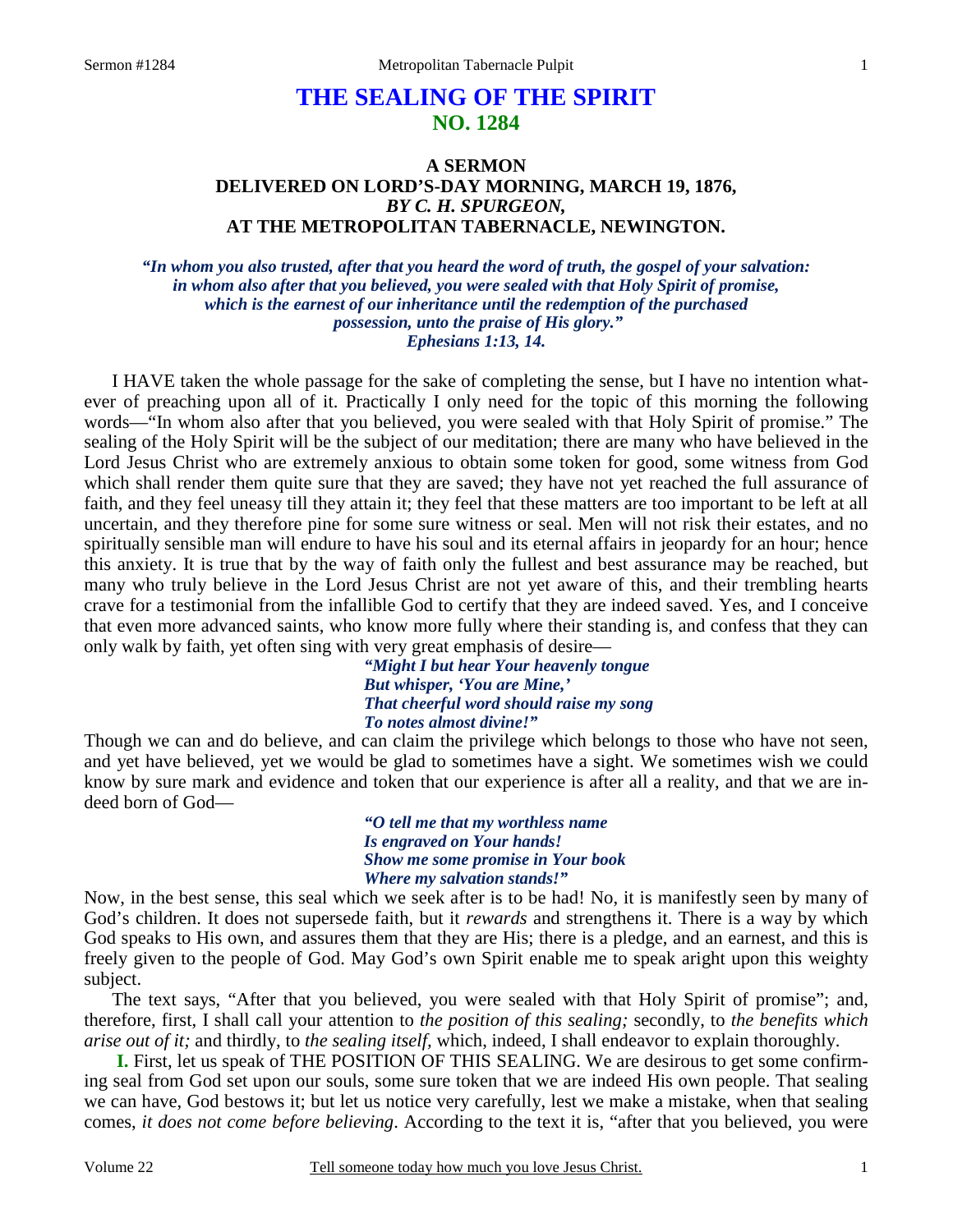sealed." Now, there are hundreds of persons who are craving for something to see or to feel *before* they will believe in Jesus Christ; this is wickedness, and the result of an unbelief which is most offensive in the sight of God. If you demand a token *before* you believe, you practically say that you cannot take God's bare word for your comfort, that the sure word of testimony recorded in the Bible is not enough for you, that the solemn declaration of God may after all be false; at any rate, that you find it impossible to rest your confidence upon that alone, and must see something else. If not a miracle, perhaps you demand a dream, or a strange feeling, or a mysterious operation; at any rate, if you do not see some sign and wonder, you declare that you will not believe; you do, in fact, say to God, "If You will not go out of Your way to give me what I ask, and to do for me what I *demand,* then I will call You a liar to Your face by refusing to believe You." Ah, my hearer, this will not do! This is to provoke the Lord to jealousy, and he that does this shall receive no token whatever, except it be the sign of the unbelievers of Chorazin, for whom the day of judgment shall be more intolerable than for Sodom and Gomorrah!

 Note also that this sealing *does not necessarily come at once with faith.* It grows *out of faith,* and comes, "after that you believed." We are not in every case sealed at the moment when we first trust in Jesus; I am persuaded that many who believe in Jesus enter into peace directly, and perceive at once the blessed assurance which is involved in their possessing the Holy Spirit; but with many others it is not so. I have frequently been asked this question, "What is a person to do who believes in Jesus, but yet is not conscious of peace and joy, but is filled with such a conflict within that the utmost he can do is to cling to Jesus with trembling hope?" I have replied, "If you believe in Jesus Christ you are saved; the best evidence that you are saved lies in the assurance of the word of God that every believer has eternal hope." Whether you *feel* that you are justified or not is not the point, you are to accept God's word which assures you that everyone that believes is justified. You are bound to believe the testimony of God apart from the supporting evidence of inward experience, and if it were possible for you to be a believer by the year together, and yet find no peace, still you would have no right to doubt what God says because you do not *feel* peace—you are bound to hold on to God's promise whether you enjoy peace or not! My firm belief is that where there is a real faith in the promise of God, peace and the other fruits of the Spirit come as a necessary ultimate consequence, but even then they are not *grounds* of faith—the word of the Lord is the sole foundation upon which faith builds! Some people have a sort of confidence in God, but they are also looking out for confirming signs, and they spoil the simplicity of their faith by having one eye on Christ, and another eye on their peace of mind. Now, my friend, this will never do! You are bound to believe in God as He is revealed in Christ Jesus unto salvation, altogether apart from peace, joy, or anything else. The witness of the Spirit within is neither the ground nor the *cause* of our faith faith comes by hearing, and hearing by the word of God. I, being a sinner, believe that Jesus Christ came into the world to save sinners, and I rest my soul upon Him, believing that He will save me. This is to be my standing, seal or no seal, token or no token; my dependence is *not* to be upon the seal of the Spirit, but upon the blood of the Son! The Spirit of God never takes the place of the Redeemer; He exercises His own peculiar office, which is to take of the things of Christ and show them unto us, and not to put His own things in the place of Jesus. The foundation of our hope is laid in Christ from first to last, and if we rest *there* we are saved. The seal does not always come with faith, but it follows after. I have said this because I am afraid lest in any way whatever you should leave the simple, plain, and solid ground of confidence in the finished work of Jesus Christ, and in that only. Remember that a man who believes in Jesus Christ is as truly saved when he does not know it as he is when he does know it; he is as truly the Lord's when he mourns in the valley of humiliation as when he sings on the mountaintop of joy and fellowship! Our ground of trust is *not* to be found in our *experience,* but in the person and work of our Lord Jesus—

> *"I dare not trust the sweetest frame But wholly lean on Jesus' name. On Christ the solid rock I stand, All other ground is sinking sand."*

 Note, also, as to the position of this sealing, that, while it is not the first, *it is not the last thing in the divine life*. It comes after believing, but when you obtain it, there is something yet to follow. Perhaps you have had the notion that if you could once be told from the mouth of God Himself that you were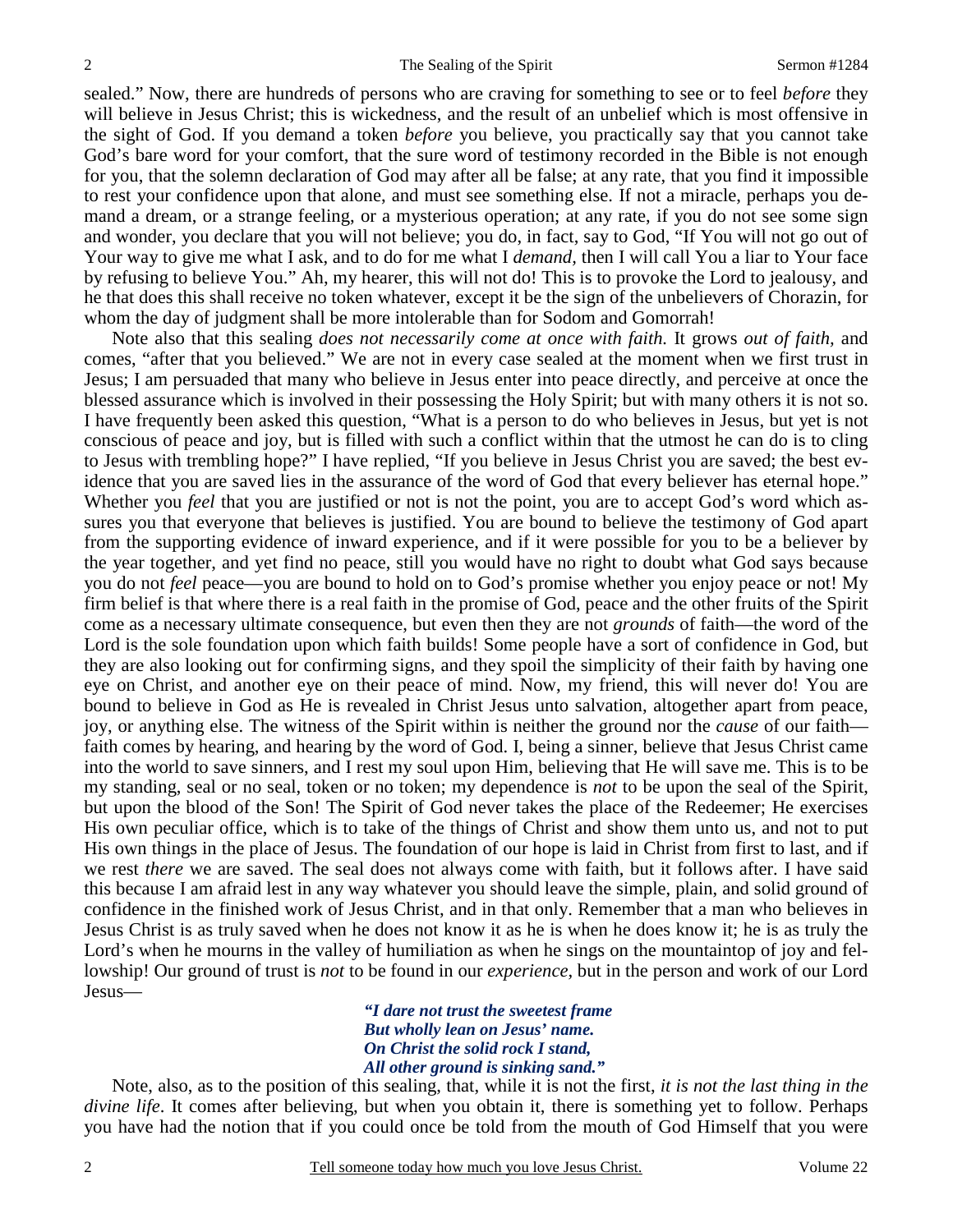3

saved, you would then lie down and cease from life's struggle. It is clear, therefore, that such an assurance would be an evil thing for you, for a Christian is never more out of place than when he dreams that he has ceased from conflict. The natural, fit, and proper position for a soldier of Jesus Christ is to be at war with sin; we are wrestlers, and our normal condition is that of "striving according to His working who works in us mightily." This side of heaven, if there is a place for nest-building and ease-taking it is not the place for you; you are a pilgrim, and a pilgrim's business is to be on the road, pressing forward to the home beyond. Remember, if there are seats of ease, and no doubt there are, they are not for you since you are a runner in a great race, with heaven and earth for witnesses. Cessation from watchfulness means ruin to your soul; the closing of conflict would show that you could never gain the victory! Perfect rest on earth would show that none remained for you in heaven; even if the Spirit of God seals you, what will it amount to? To the inheritance itself, so that you can say, "I have attained perfection"? Certainly not! No brethren, the Scripture says, "Which is *the earnest* of our inheritance till the redemption of the purchased possession." This side of heaven all you can obtain is an earnest of the perfection of which heaven is made up—

> *"There rest shall follow toil, And ease succeed to care: The victors there divide the spoil; They sing and triumph there."*

Here we must labor, watch, run, fight, wrestle, agonize; all our forces, strengthened by the Eternal Spirit, must be expended in this high enterprise, striving to enter in at the strait gate; when we have obtained the sealing our warfare is not ended, we have only then received a foretaste of the victory for which we must still fight on.

 This is the true position of the sealing. It stands between the grace which enables us to believe, and the Glory which is our promised inheritance.

**II.** We will notice, secondly, what are THE BENEFITS OF THIS SEALING, and while we are doing so, we shall be compelled to state what we think that sealing is, though that is to be the subject of the third head. The sealing spoken of in the text does not make the promises of God to be true. Please notice that. This text has been preached upon as though it stated that the Spirit of God set His seal upon the *gospel* and the *promises* of God. Well, dear friends, it is true that the Spirit of God witnesses to the truth of God, and to the sureness of the promises, but that is evidently not intended here, for the text says not that the *promises* were sealed, but that, *"you* were sealed." You are the writing which has the stamp put upon it; you yourselves are sealed! It is not even stated that the Spirit of God seals up covenant blessings as gold is sealed up in a bag, and reserves them for the chosen seed. The text tells us that believers themselves are thus reserved, and marked as the Lord's peculiar treasure, and it is upon believers themselves that this seal of the Holy Spirit is set. Nor my brothers and sisters, the Holy Spirit does not make the promises sure—they are sure of themselves! God, who cannot lie, has uttered them, and therefore they cannot fail. Nor, my brethren, does the Holy Spirit make sure *our interest* in those promises; that interest in the promises was sure in the divine decree, before the earth was, and is a matter of fact which cannot be changed. The promises are already sure to all the Seed. *The Holy Spirit makes us sure that the word is true* and that we are concerned in it; but the promise was sure beforehand, and our interest in that promise was sure, too, from the moment in which it was bestowed upon us by the sovereign Act of God.

 To understand our text, you must notice that it is bounded by two words, *"In whom,"* which two words are twice given in this verse. "In whom also after that you believed, you were sealed." What is meant by, "In whom"? The words signify "In Christ." It is *in Christ* that the people of God are sealed! We must therefore understand this sealing as it would relate to Christ, since so far, and so far only, can it relate to us. Was our Lord sealed? Turn to John 6:27, and there you have this exhortation—"Labor not for the meat which perishes, but for that meat which endures unto everlasting life, which the Son of Man shall give unto you: *for Him has God the Father sealed."* There is the clue to our text. "Him has God the Father sealed." For since our sealing is in Him, it must be the same sealing.

 Notice, then, first, that the ever-blessed Son was sealed on the Father's part *by God's giving a testimony* to Him that He was indeed His own Son, and the sent one of the Lord. As when a king issues a proclamation, He sets His seal to it to say, "This is mine," so when the Father sent His Son into the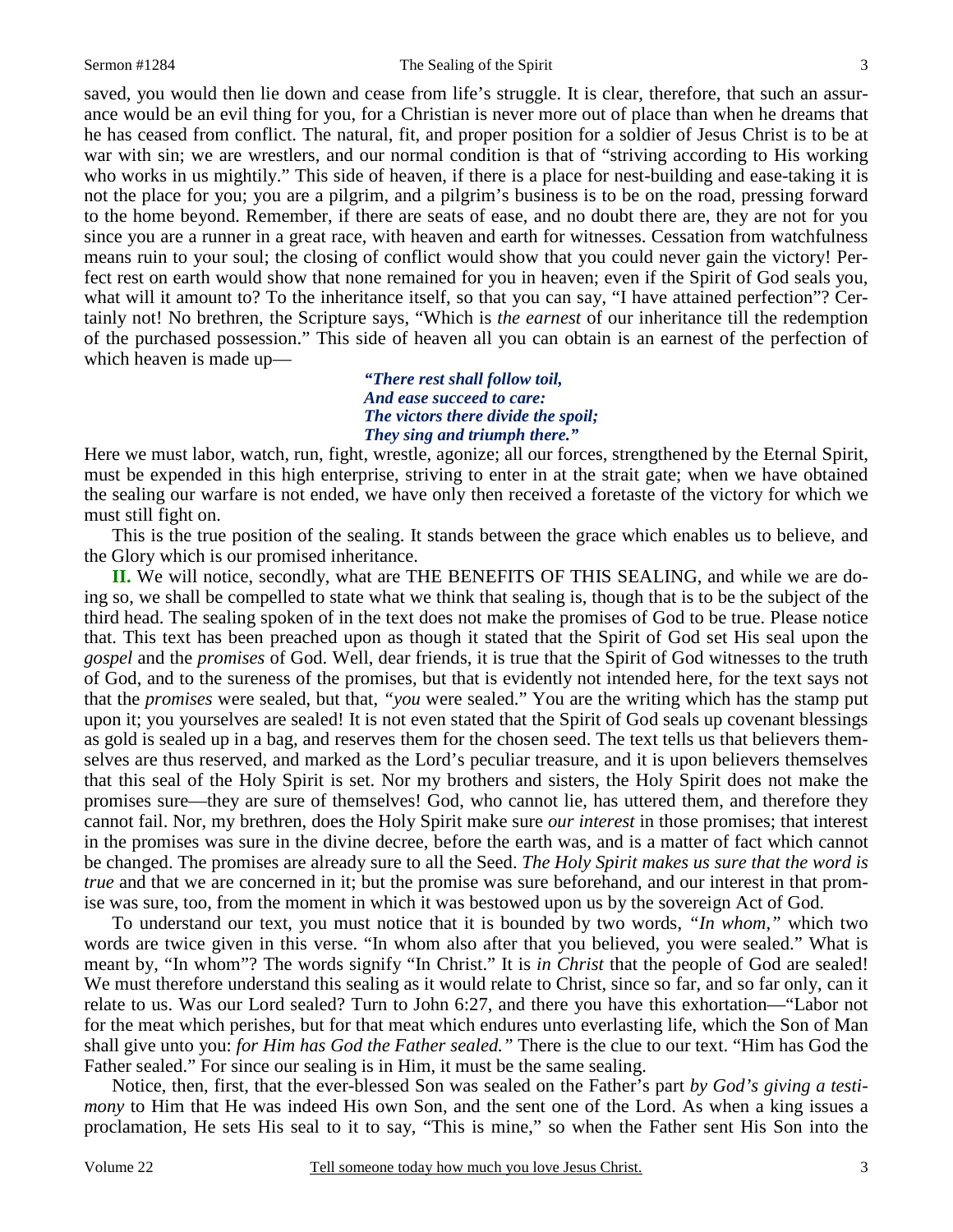world, He gave Him this testimony, "This is My beloved Son, in whom I am well pleased." He said this in words, but how did He give a perpetual testimony by a seal, which should be with Him throughout life? It was by anointing Him with the Holy Spirit. The seal that Jesus was the Messiah was that the Spirit of God rested upon Him without measure! Hence we read expressions like these—"He was justified in the Spirit." "He was declared to be the Son of God with power, according to the Spirit of holiness by the resurrection from the dead." "It is the Spirit that bears witness, because the Spirit is truth." Now, the Spirit of God, whenever it abides upon a man, is the mark that that man is accepted of God. We say not that where the Spirit merely *strives* at intervals, there is any seal of divine favor, but where He *abides* it is assuredly so. The very fact that we possess the Spirit of God is God's testimony and seal in us that we are His, and that as He has sent His Son into the world, even so does He send us into the world.

 Secondly, to our Lord Jesus Christ the Holy Spirit was a seal *for His own encouragement*. Our Lord condescended to restrain the power of His Godhead, and as a servant, He depended upon the Father for support. When He began His ministry, He encouraged Himself thus—"The Spirit of the Lord is upon Me, because He has sent Me to bind up the broken-hearted." He found His stimulus of service, He found the authorization of His service, He found His comfort and strength for service, in the fact that God had given Him the Holy Spirit. This was His joy! Now, brothers and sisters, if we need to be encouraged for holy service by feeling quite sure that we are saved, where must we get that encouragement? Read in the First Epistle of John, the  $3<sup>rd</sup>$  chapter, and  $24<sup>th</sup>$  verse where the seal of God is described—"Hereby we know that He abides in us by the Spirit which He has given us." Read also in the  $4<sup>th</sup>$  chapter, verse 13, "Hereby know we that we dwell in Him, because He has given us of His Spirit." So that as the seal which comforted our Lord, and made Him to know, in times of depression, that He was indeed beloved of the Father, was that He had the Spirit of God! So to you and to me, brothers and sisters, the possession of the Spirit of God is our continuous encouragement, for by this we may know beyond all question that we dwell in God, and God dwells in us. The seal answers a two-fold purpose; it is on God's part a testimony, and to us an encouragement.

 But the seal is meant to be *evidence to others*. The Father set His seal upon His Son in order that others might discern that He was indeed sent of God. John says, "I knew Him not: but He that sent me to baptize with water, the same said unto me, upon whom you shall see the Spirit descending, and remaining on Him, the same is He which baptizes with the Holy Spirit. And I saw, and bare record that this is the Son of God" (John 1:33). The Spirit, then, was upon our Lord, the seal for recognition, and, beloved, so must it be with us. We cannot be known by our fellow Christians except by the possession of the Spirit of God. Have you ever noticed how Peter claimed for the uncircumcised the rights of Church membership in the  $15<sup>th</sup>$  of Acts in the eighth and ninth verses? He says, "God, which knows the hearts, bare them witness, giving them the Holy Spirit, even as He did unto us, and put no difference between us and them, purifying their hearts by faith." So that to Peter, the possession of the Holy Spirit was the broad seal of heaven which the Lord never sets upon a heart wherein there is no faith. The same argument had been felt in all its power by Peter when he said, "Can any man forbid water, that these should not be baptized which have received the Holy Spirit as well as we?" Paul used this as his test concerning the sons of men, for in Romans 8:9, he says, "You are not in the flesh, but in the Spirit, if indeed the Spirit of God dwells in you. Now, if any man has not the Spirit of Christ, he is none of His," plainly indicating that the absence of the Spirit is fatal, for the divine Signature is not at the bottom of the document; but if the Spirit of God is there, then all is right, for the Lord never puts His seal to anything which is not sound and true! Rest quite sure that where the Spirit of God abides, there the gospel of Jesus Christ has been written on the heart, and the man is saved.

 Further, the fourth effect of the seal upon Christ was that *it was to the world a witness*. The Spirit of God upon Jesus Christ was not recognized by the ungodly world to be indeed divine, but they perceived and were astonished at a *something* about Him which they did not understand. He spoke with authority, and not as the scribes, and they confessed, "Never man spoke like this Man." They did not know what spirit He was of, but they knew they hated it, and straightway they began to oppose Him. Now, brothers and sisters, if you have the same seal as your Lord which is described in the text as "the Spirit of promise," the same result will follow! Men will wonder at you, misunderstand you, and oppose you! And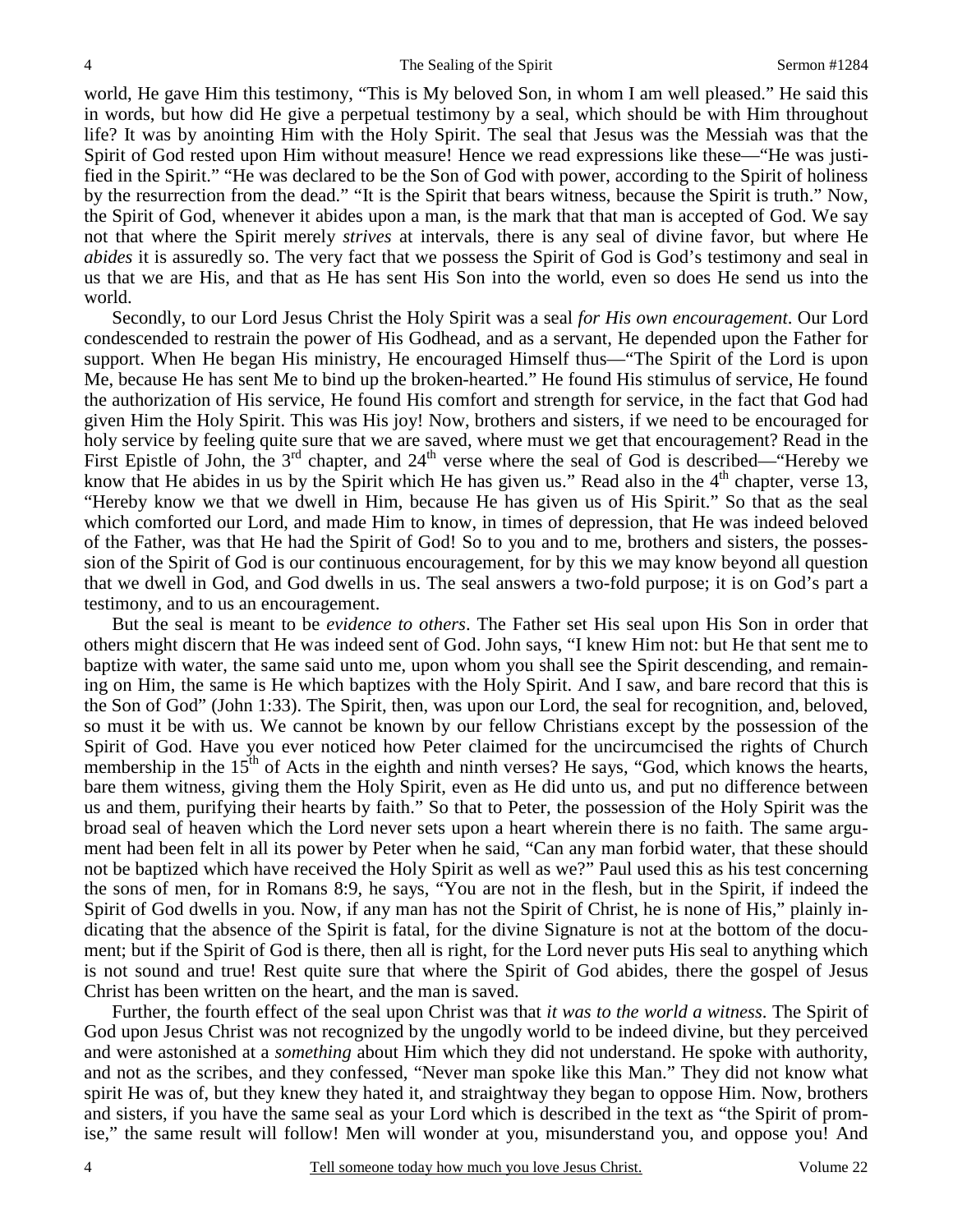what is the reason? Never in this world did the Spirit of promise appear without opposition from the spirit of bondage. Isaac was the child of promise, and did not Ishmael, who was born after the flesh, persecute him? The two seeds of the flesh and of the promise are at daggers drawn with each other! When the Lord sets His seal upon you by giving you the Spirit of promise, so that you are not under the law but under Christ, the world will know it; they will not admire you, but they will strive against you to destroy you!

 Once more, the seal upon our Lord Jesus Christ was intended for a fifth reason, namely—*for His perseverance even to the end.* A seal is set upon a treasure which we mean to preserve, and so was the precious Redeemer sealed. Now, you will say to me, "But dare we speak of Jesus Christ as being preserved by the Spirit of God?" My dear brethren, we must never forget the wonderful self-denial of Christ in that He laid aside His own divine power, and while He was in this world He said the Father was greater than He, and He became a man so as to *pray* and to believe, and to depend upon the Father. Jesus Christ put Himself into such a condition while He was here that He relied upon the Spirit of God to uphold Him. Do you doubt it? Turn to the  $42<sup>nd</sup>$  chapter of Isaiah, verse one, and there you get it in express words: "Behold My servant whom I uphold!" See how He puts Himself, as a servant, to be upheld by the Lord; "My elect, in whom My soul delights. I have put my Spirit upon Him: He shall bring forth judgment to the Gentiles: He shall not cry nor lift up, nor cause His voice to be heard in the street: a bruised reed shall He not break, and the smoking flax shall He not quench: He shall bring forth judgment unto truth." There can be no doubt that this is Christ, for these very words are quoted concerning Him. Now, what comes of the upholding of the blessed Spirit? "He shall not fail nor be discouraged until He has set judgment in the earth, and the isles shall wait for His law." So that the Spirit of God upheld Christ, sustained Him, and kept Him till His life's work was finished, without His failing or being discouraged. My brothers and sisters, this is how you and I must be kept; this is the seal which we need, which shall preserve us as the consecrated ones of God, so that when He comes, He shall find us under His seal and not discouraged.

 Let me now recapitulate. Upon our Lord Jesus the Spirit of God acted as a seal, namely, as God's testimony that He was His Son, as an encouragement to His own heart, as an evidence to others, as a witness to the world, and as a help to perseverance, even to the end. The same benefits will the sealing of the Spirit confer upon us—"in Christ Jesus after that you believed, you were sealed with that Holy Spirit of promise."

**III.** Thirdly, let us consider THE SEALING ITSELF. A great deal has been said on this point which has tended to foster superstition. Some have supposed that there is a separate act of the Spirit of God in which He seals believers. It may be so; I will not raise the question. But I should be very sorry if any man here, living in sin, should nevertheless look back upon some time of religious excitement or enjoyment, and say, "I am safe, for on that occasion I was sealed." And I should be very sorry to have any brother or sister take as the *sure* reason why they are saved, some remarkable experience which they underwent on a certain day, long past. A seal is for the present, and is not a mere memory, but an object palpable *now,* and before the eyes. I am afraid many have been deceived into carelessness by the notion of a sealing received long ago. Let us seek out the truth of God. According to the text, as far as I can read it, here is a man who has believed in Jesus, and he desires a seal that God loves him. God gives him the Spirit, and that is all the seal he can wish for or expect. Nothing more is needed, nothing else would be as good; the very fact that the Spirit of God works in you to will and to do according to God's good pleasure, is your seal! You do not require anything beyond. I do not say that any one operation of the Holy Spirit is to be regarded as the seal, but the whole of them together, as they prove His being within us, make up that seal. It is better, however, to keep to the doctrine that the Spirit of God in the believer is, Himself, the seal—

> *"You are the earnest of His love, The pledge of joys to come, And Your soft wings, celestial Dove, Will safely convey me home."*

Now, let us look at what the context tells us about this. If you read on, the Apostle tells us that *wisdom and revelation* in the knowledge of God are part of the seal. Kindly turn to the chapter and follow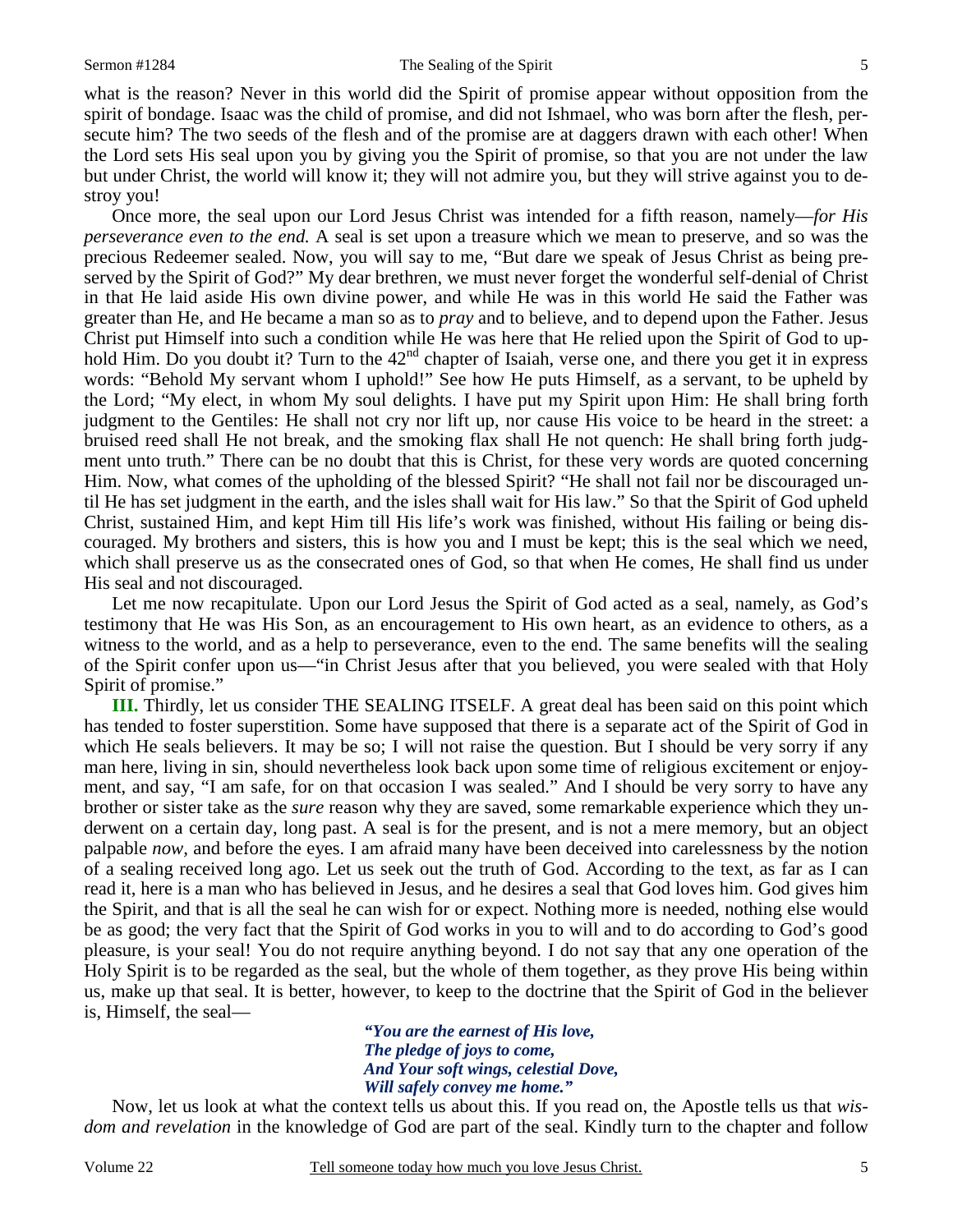the Apostle's line of argument. He says in verse 15, "Therefore I also, after I heard of your faith, etc., cease not to give thanks for you, making mention of you in my prayers; that the God of our Lord Jesus Christ, the Father of glory, may give unto you the Spirit of wisdom and revelation in the knowledge of Him." See, then, if you have believed in Jesus Christ, the Spirit of God comes upon you, and He gives you His wisdom and revelation. Doctrines in the Word which you never understood before become clear to you—"the eyes of your understanding being enlightened"; the blessings promised are more distinctly discerned, and you see, "the hope of your calling, and the riches of the glory of the Lord's inheritance in the saints." The deeper truths of God, which at first quite staggered and puzzled you, gradually open up to you, and you see and appreciate them. More especially you discover the glory of Christ, and see the exceeding greatness of the power with which the Lord works in the saints, "according to the working of His mighty power, which He worked in Christ when He raised Him from the dead, and set Him at His own right hand in the heavenly places, far above all principality, and power, and might, and dominion, and every name that is named, not only in this world, but in that which is to come." You drink deep into the blessed thought that Jesus is the head over all things to His church, and you obtain some glimpses into the mysterious doctrine that the church is His fullness, the fullness of Him that fills all-in-all. Now, brothers and sisters, if we know these things aright, the Spirit has taught us, and the consequence of it is that we say to ourselves, "Certainly I must be a child of God, for I never understood the things of God before." How could I have learned them if I had not been taught of God? The Master seems to stand by our side and say, "Blessed are you, Simon Bar-Jonah: for flesh and blood has not revealed it unto you, but my Father which is in heaven." If you have been made to see the abounding grace of God, the grandeur of the plan of salvation, and the choice beauties of the blessed person of Jesus Christ, you have a sure seal upon your soul, for like the blind man in the gospels you can say, "One thing I know, whereas I was blind now I see."

 Following on to the next chapter you will see that the Spirit of God works in every man who possesses in him *life,* and that life becomes another form of the seal. "You has He quickened who were dead in trespasses and sin." That life is of a new kind, and has a renewing power so that men reject the course of this world, and no longer fulfill the desires of the flesh and of the mind. This new life they trace to God who is rich in mercy, who in His great love with which He loved them, even when they were dead in sins, has quickened them together with Christ. They trace this life entirely to the grace of God—"By grace are you saved"—and they see that this life produces in them good works, "for we are His workmanship, created in Christ Jesus unto good works." I need not explain how this life lifts us up to sit in the heavenlies with Christ, for most of you know all about it; you have received a life from above, a living and incorruptible seed is in you; you have passed into a new world; you have feelings, desires, fears, hopes such as you never knew before, and thus your *outward* life is also changed, so that you follow after that which is according to the will of God. Now, brethren, what can be a better seal to you that you are indeed saved, than this life which you feel within? This is the way in which the Spirit of God seals you—by making you partakers of the divine life which never has resided in the unbeliever yet, and never can dwell in anyone apart from faith! To "as many as received Him, to them gave He power to become the sons of God, even to as many as believed on His name." "He that believes on the Son has everlasting life: and he that believes not the Son shall not see life, but the wrath of God abides on him." And therefore wisdom and life, which are both sure results of the indwelling of the Spirit of God, are a seal to us that we are really saved.

 Go on a little further, and you will notice upon the one seal a further mark, namely—*fellowship*. "You were without Christ, being aliens from the commonwealth of Israel, and strangers from the covenants of promise, having no hope, and without God in the world: but now in Christ Jesus you who sometimes were far off are made near by the blood of Christ, for He is our peace, who has made both one, and has broken down the middle wall of partition between us." Those who have believed in Jesus Christ are led by the Spirit of God to love their fellow Christians, and thus "we know that we have passed from death unto life, because we love the brethren." Once we thought the godly a dull and melancholy set—at any rate we let them go their own way, and we were glad to keep aloof from them! But now we delight in their society, sympathize with their pursuits, and are willing to share their persecutions. We count the saints of God the best company in the world; we would sooner sit down and talk half an hour with a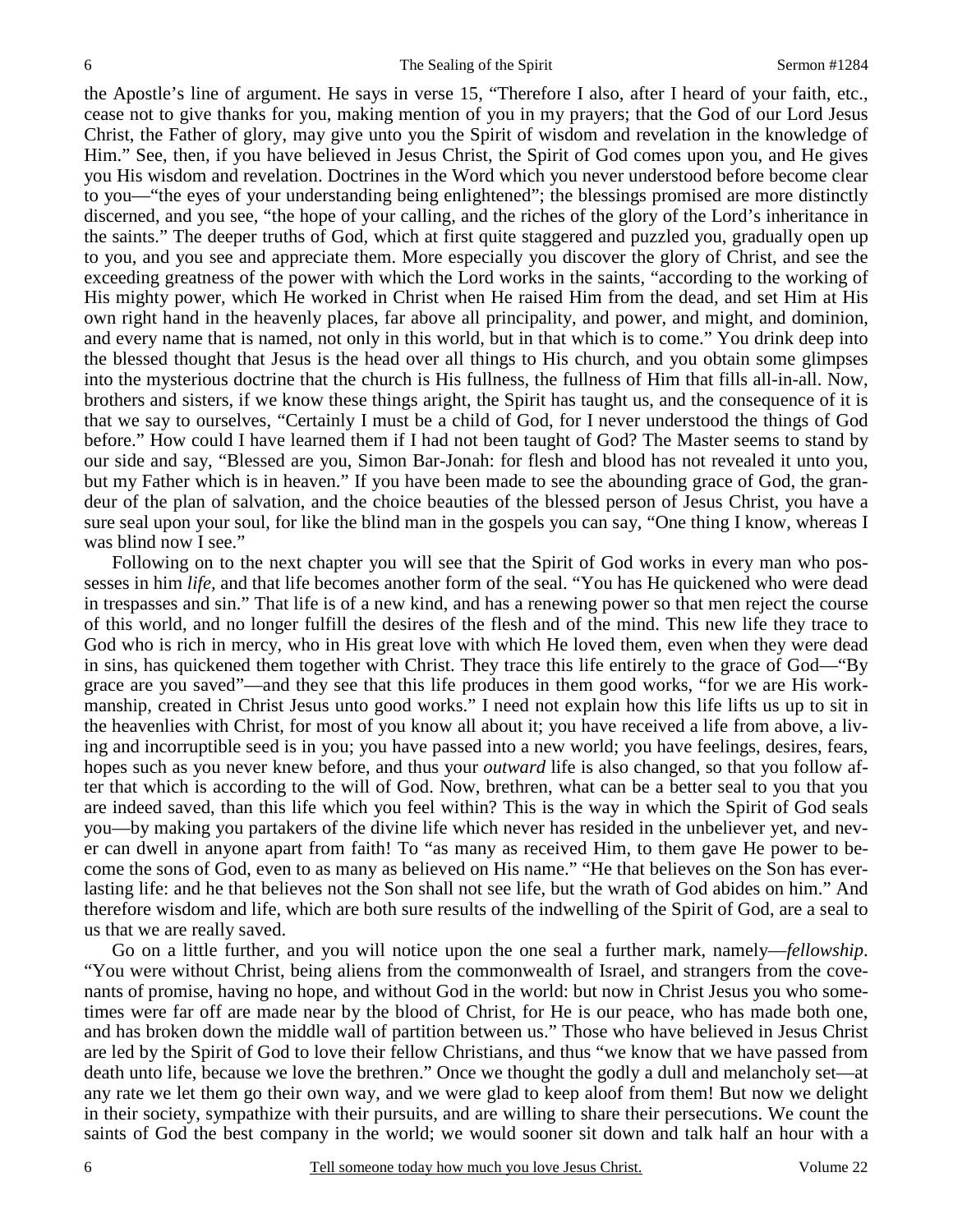poor, bed-ridden Christian woman, than be found in the courts of princes. This brotherly love becomes a seal of grace within our hearts, for John tells us in his first epistle, "Everyone that loves is born of God, and knows God." "If we love one another, God dwells in us and His love is perfected in us" (1 John 4:7, 12).

 Even more striking is that which follows, namely, that we have *fellowship with God!* The Apostle speaks of us as reconciled unto God by the cross, by which the enmity is slain, and he says of our Lord, "Through Him we both have access by one Spirit unto the Father." I am following the course of the chapter. When you and I feel that we commune with God, that there is no quarrel between Him and us, that He is loved of us as we are loved of Him, that we can draw near to Him in prayer and speak to Him, that He hears us and deigns to grant us gracious answers of peace, these are blessed seals of salvation! Some of us can look back on times of fellowship with God, on seasons of prevailing prayer with Him, and upon countless answers to our petitions: all these become to us infallible tokens of divine love!

 I shall not tire you if I bid you notice for one moment that the Apostle puts in next building up— "And are built upon the foundation of the Apostles and prophets, Jesus Christ Himself being the chief corner stone; in whom all the building fitly framed together grows unto an holy temple in the Lord." Are you not conscious, believers that you are being built up unto a divinely glorious form, after a high and noble model? It does not yet appear what we shall be, but you must be conscious that course upon course of precious stones have been built upon the foundation of your faith in Christ. Since you have known the Lord you have made a distinct advance. At times you are afraid you have only grown downwards, but you have grown! There is a something about you now which was not there 10 years ago. I am distinctly conscious, somehow, that 20 years ago I was not what I now am. I sometimes feel like a bird in the eggshell! I am chipping it away bit by bit; I believe it will break one of these days, and the bird will come out, But I often feel my wings fretted and cramped by the shell. I want the life in me to be developed and set free! Do you ever feel the same? Have you not felt as if you were big with a far more glorious nature, and longed for deliverance from flesh and frailty? These groans, aspirations, hopes, and desires are all seals of salvation; you will never find the *ungodly* thus moved. These pangs are peculiar to life. You are not a finished structure, but a house in process of building, and you may be sure that one of these days the top stone shall be brought forth with shouts of, "grace, grace unto it." This building up through the Spirit of God is the seal of the Spirit. It is to you the evidence that God has begun a good work in you, and is carrying it on.

 Last of all, the second chapter finishes up by saying, "In whom you also are built together for an habitation of God through the Spirit;" and this seems to me to gather up all that I have said before. The *indwelling* of the Spirit in the saints, in the whole of them united, and in each one in particular, is a choice seal—

*"Do You not dwell in all the saints, And seal them heirs of heaven?"*  Yes, that is the manner of the sealing, according to the prayer of our hymn—

*"Jesus, my Lord, reveal In charms of grace divine, And be Yourself the sacred seal, That pearl of price is mine."* 

If you have the Spirit of God dwelling in you, you must be the Lord's! Will the Spirit of God dwell in any temple but that which God has consecrated? He may come upon men to strive with them for a while, but He will never dwell in any heart that has not been cleansed with the blood of Jesus, nor can He possibly reside permanently in any soul which is defiled with self-righteousness and love of sin. No, beloved, if the Spirit of God dwells in you, you need no dreams, nor angels' whispers, nor noises in the air; the indwelling Spirit is the only seal you need! I put it to you, brothers and sisters, what more do you need? What more could God give you? Suppose you were to meet on the road home, standing in the snow, an angel clothed in glittering white, and that he should say to you, "I have a message from God to you"? What if he should then mention your name, and add, "You are one of God's chosen." That vision would comfort you for half-an- hour, I have no doubt, but many desponding spirits would not be comforted much longer, for Satan would say, "It was snowing, right? No doubt the flakes blew into your